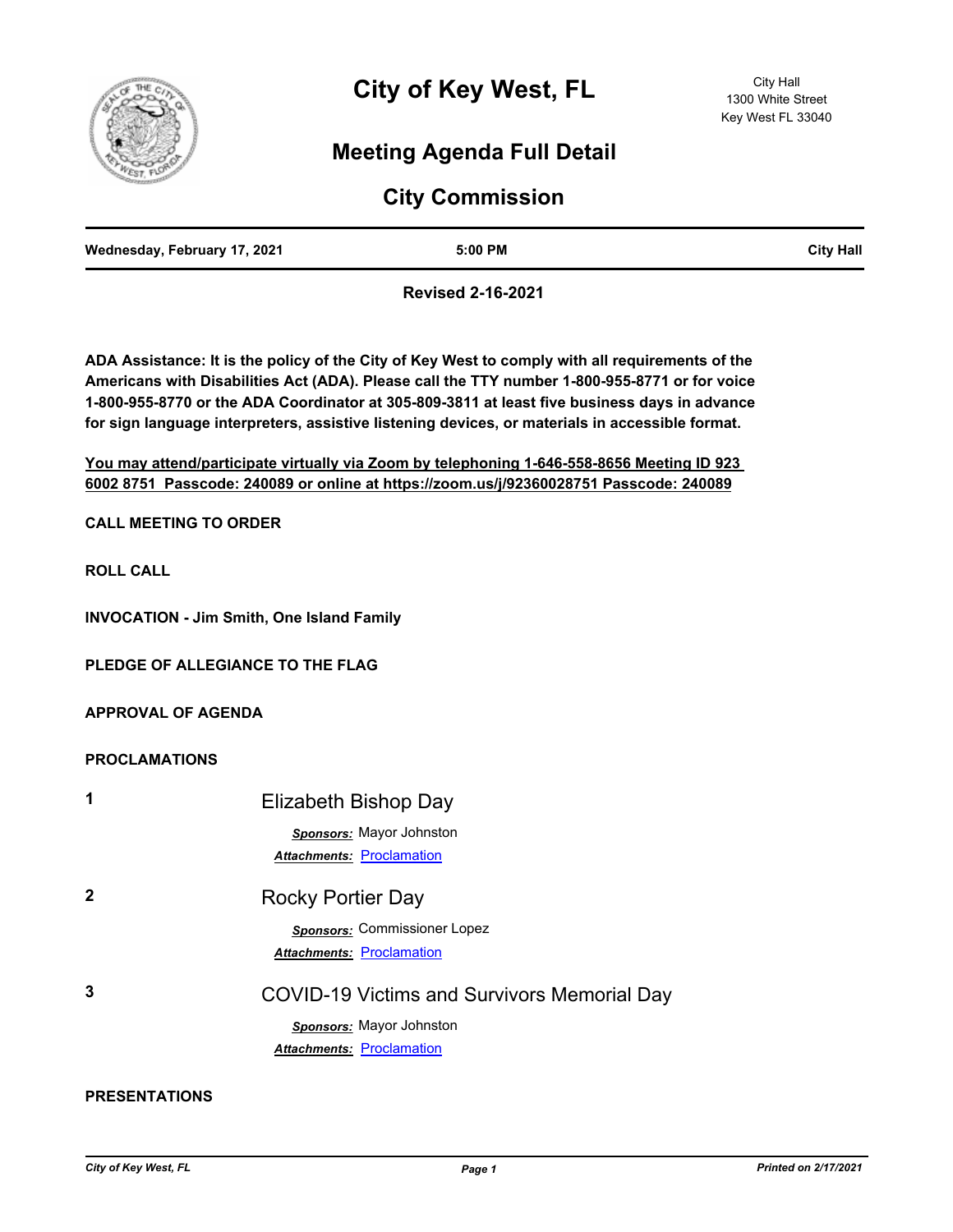| 4 | Covid-19 Update - Includes Public Comment |
|---|-------------------------------------------|
|   | <b>Sponsors:</b> Mayor Johnston           |
| 5 | <b>City Staff Accomplishments 2020</b>    |
|   | Sponsors: Commissioner Hoover             |
|   | <b>City Attorney's Report</b>             |

 **City Manager's Report**

### **CONSENT AGENDA\***

**\*Item is considered to be routine and enacted by one motion with no separate discussion, unless requested by a Commission Member or citizen, in which event the item will be removed from the order and considered in its normal sequence on the agenda. The City of Key West may take action on any matter during this meeting, including items that are not set forth within this agenda.**

#### **MINUTES**

| *October 13, 2020 - (Joint meeting with Florida Keys<br>Mosquito Control District Board)<br><b>Attachments: Minutes</b>                                                                                                                                                                                                                                                                                                                                                                                                           |
|-----------------------------------------------------------------------------------------------------------------------------------------------------------------------------------------------------------------------------------------------------------------------------------------------------------------------------------------------------------------------------------------------------------------------------------------------------------------------------------------------------------------------------------|
| *January 25, 2021 (Workshop)<br><b>Attachments: Minutes</b>                                                                                                                                                                                                                                                                                                                                                                                                                                                                       |
| *February 2, 2021 (Regular Meeting)<br><b>Attachments: Minutes</b>                                                                                                                                                                                                                                                                                                                                                                                                                                                                |
|                                                                                                                                                                                                                                                                                                                                                                                                                                                                                                                                   |
| *Supporting Florida House Bill 563 and Senate Bill 674,<br>which would authorize counties and municipalities to grant<br>certain ad valorem tax exemptions to property owners whose<br>property is used for the purpose of providing affordable<br>housing; Authorizing the City Clerk to provide copies of the<br>Resolution to members of the Florida Legislature.<br>Sponsors: Vice Mayor Kaufman<br><b>Attachments: Resolution</b><br>FI House Bill 563 proposed as of 2-1-21<br>FL Senate Bill 674 563 proposed as of 2-1-21 |
|                                                                                                                                                                                                                                                                                                                                                                                                                                                                                                                                   |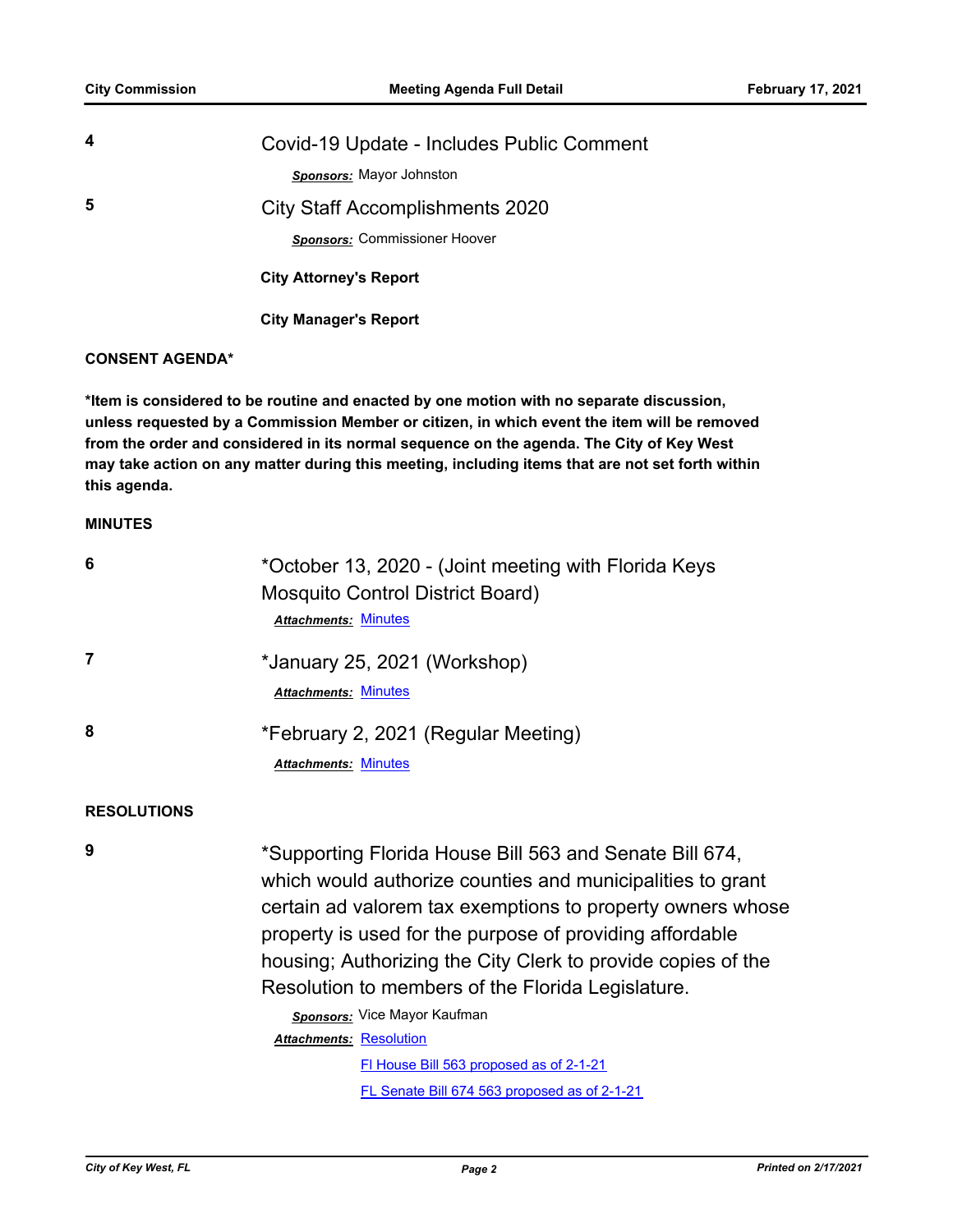| 10 | *Designating the Truman Waterfront Police Horse Stables as<br>the "Kenneth 'Borroso' Rahming Equine Facility".<br>Sponsors: Commissioner Lopez<br><b>Attachments: Resolution</b>                                                                                                                                                                  |
|----|---------------------------------------------------------------------------------------------------------------------------------------------------------------------------------------------------------------------------------------------------------------------------------------------------------------------------------------------------|
| 11 | *Urging the Florida Legislature to support Home Rule for<br>local municipalities and counties; Authorizing the City Clerk to<br>provide copies of this Resolution to Governor DeSantis and<br>members of the Florida Legislature.<br>Sponsors: Commissioner Weekley and Commissioner Lopez<br><b>Attachments: Resolution</b>                      |
| 12 | *Ratifying an emergency procurement for the installation of<br>access control systems at Garrison Bight Dinghy Dock and<br>Livaboard Bathouse Facilities by Minuteman Security<br>Technologies, as provided for under Section 2-797(2) of the<br>Code of Ordinances, in a total amount of \$58,283.54;<br>Authorizing necessary budget transfers. |
|    | Sponsors: City Manager Veliz                                                                                                                                                                                                                                                                                                                      |
|    | <b>Attachments: Resolution</b><br><b>Executive Summary</b>                                                                                                                                                                                                                                                                                        |
|    | <b>Emergency Declaration</b>                                                                                                                                                                                                                                                                                                                      |
|    | <b>ACM Approval</b>                                                                                                                                                                                                                                                                                                                               |
|    | <b>Approved POE</b>                                                                                                                                                                                                                                                                                                                               |
|    | <b>Dinghy Dock Quote</b>                                                                                                                                                                                                                                                                                                                          |
|    | <b>LAB &amp; Dockmaster Quote</b>                                                                                                                                                                                                                                                                                                                 |
|    | PO #93349                                                                                                                                                                                                                                                                                                                                         |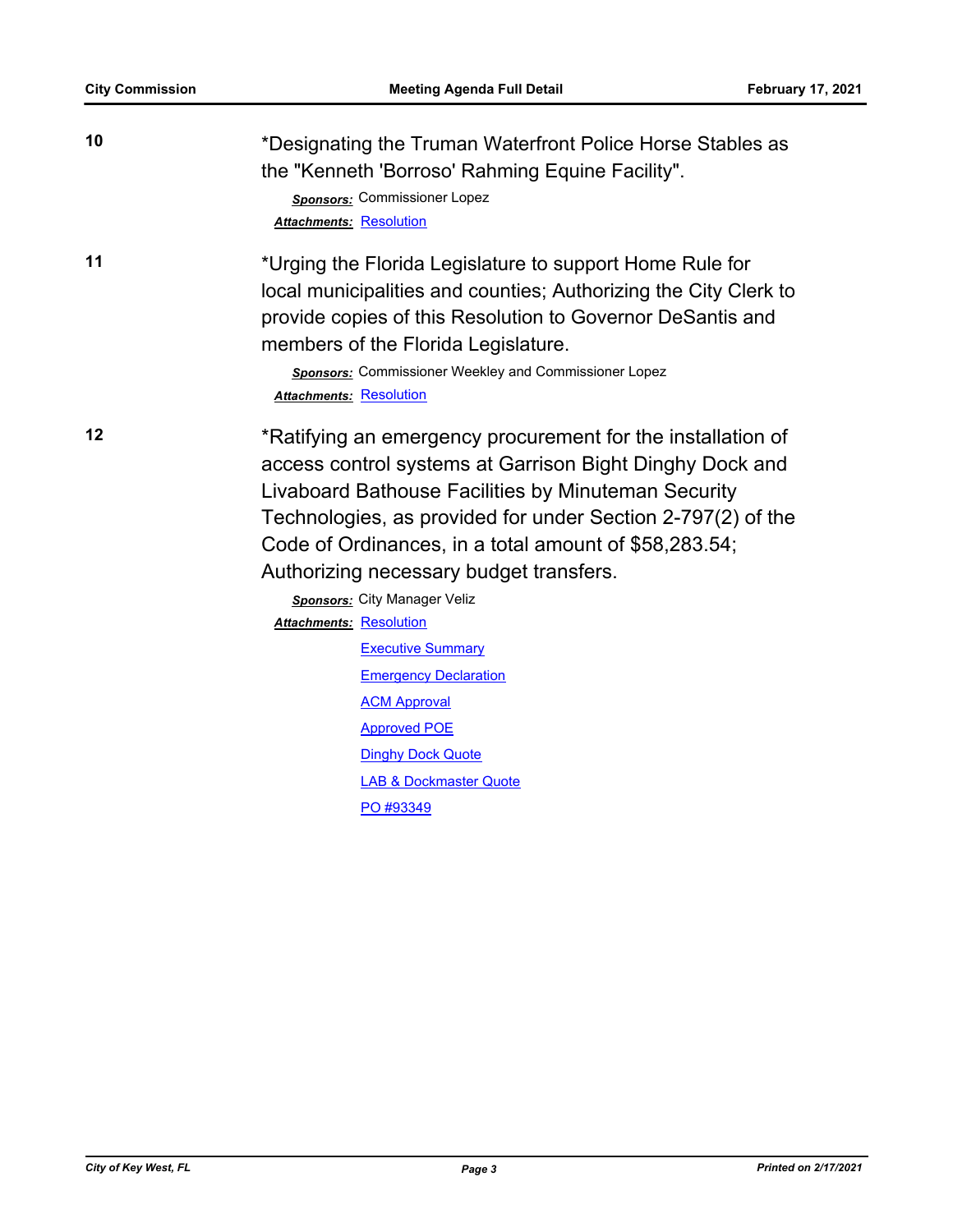**13** \*Ratifying the attached "Memorandum of Understanding between the City of Key West and United Way of Collier and the Keys, Inc." (MOU); Ratifying four emergency expenditures totaling \$132,186, to the United Way of Collier and the Keys (UWCK) for Community rental assistance, food, medical and untilities/essential needs support pursuant to the MOU, the "Stop-Gap Measure COVID-19 Support Proposal", and pursuant to Section 2-797 (2) of the Code of Ordinances; Authorizing any necessary budget transfers and adjustments; Providing for an effective date.

*Sponsors:* City Manager Veliz

Attachments: [Resolution](http://KeyWest.legistar.com/gateway.aspx?M=F&ID=75df691c-0653-4964-b085-ac8df63dbe54.pdf)

**[Executive Summary](http://KeyWest.legistar.com/gateway.aspx?M=F&ID=f9a805f1-db63-4801-8d90-9cab631eb1b8.pdf)** [Stop-Gap Measure COVID Support Proposal](http://KeyWest.legistar.com/gateway.aspx?M=F&ID=839fea4c-c203-4b65-afcd-2838db5b7d3c.pdf) [UWCK & CKW MOU](http://KeyWest.legistar.com/gateway.aspx?M=F&ID=7dba397a-f81f-4135-85cc-5c9a850c398f.pdf) [COVID Update UWCK & KW for Mtg 2.17.21](http://KeyWest.legistar.com/gateway.aspx?M=F&ID=45629ac4-809b-4f97-8514-2de25663c60b.pdf) [UWCK Invoice to City of KW for COVID-19 Rental Assistance](http://KeyWest.legistar.com/gateway.aspx?M=F&ID=72e6f558-1312-404d-83a4-6e2f68eb0a19.pdf) [UWCK Invoice to City of KW for COVID-19 Food Funding 1-2021](http://KeyWest.legistar.com/gateway.aspx?M=F&ID=8336ac48-990b-4065-919b-3b2c3c68bdb1.pdf) [UWCK Invoice to City of KW for COVID-19 Utilties and Basic Needs Funding 1-](http://KeyWest.legistar.com/gateway.aspx?M=F&ID=3d1eb995-f70d-4455-9145-96459880240f.pdf)2 [UWCK Invoice to City of KW for COVID-19 Medical 1-2021](http://KeyWest.legistar.com/gateway.aspx?M=F&ID=a38b6412-2e6d-477f-ac66-32054f3b866f.pdf)

**14** \*Approving Final Change Order No. 4 for final quantities and to close the contract for Simonton Street Improvements (ITB #20-002) - Project II41021901 (2019 ADA Sidewalks) and Project II41021902 (2019 Repaving Program) in an amount not to exceed \$109,687.88, bringing the total project cost to \$1,610,592.85; Authorizing any necessary budget adjustments; Authorizing the City Manager to execute any necessary documents, upon consent of the City Attorney.

> *Sponsors:* City Manager Veliz Attachments: [Resolution](http://KeyWest.legistar.com/gateway.aspx?M=F&ID=62592112-8ea0-4bfc-83c5-39fd8bda695f.pdf) **[Executive Summary](http://KeyWest.legistar.com/gateway.aspx?M=F&ID=08ecaf90-722e-4f65-baf9-ee8ddee1e757.pdf)** [Resolution 19-347](http://KeyWest.legistar.com/gateway.aspx?M=F&ID=11df2b85-6ecb-4bb8-b35b-cb3178340643.pdf) [Simonton CO#4](http://KeyWest.legistar.com/gateway.aspx?M=F&ID=7a6d6ab0-76d0-40e4-8f61-d50bfbcadbc7.pdf) [Pay App #10-Final](http://KeyWest.legistar.com/gateway.aspx?M=F&ID=97f92b76-330d-4985-810e-f8493b4cedec.pdf)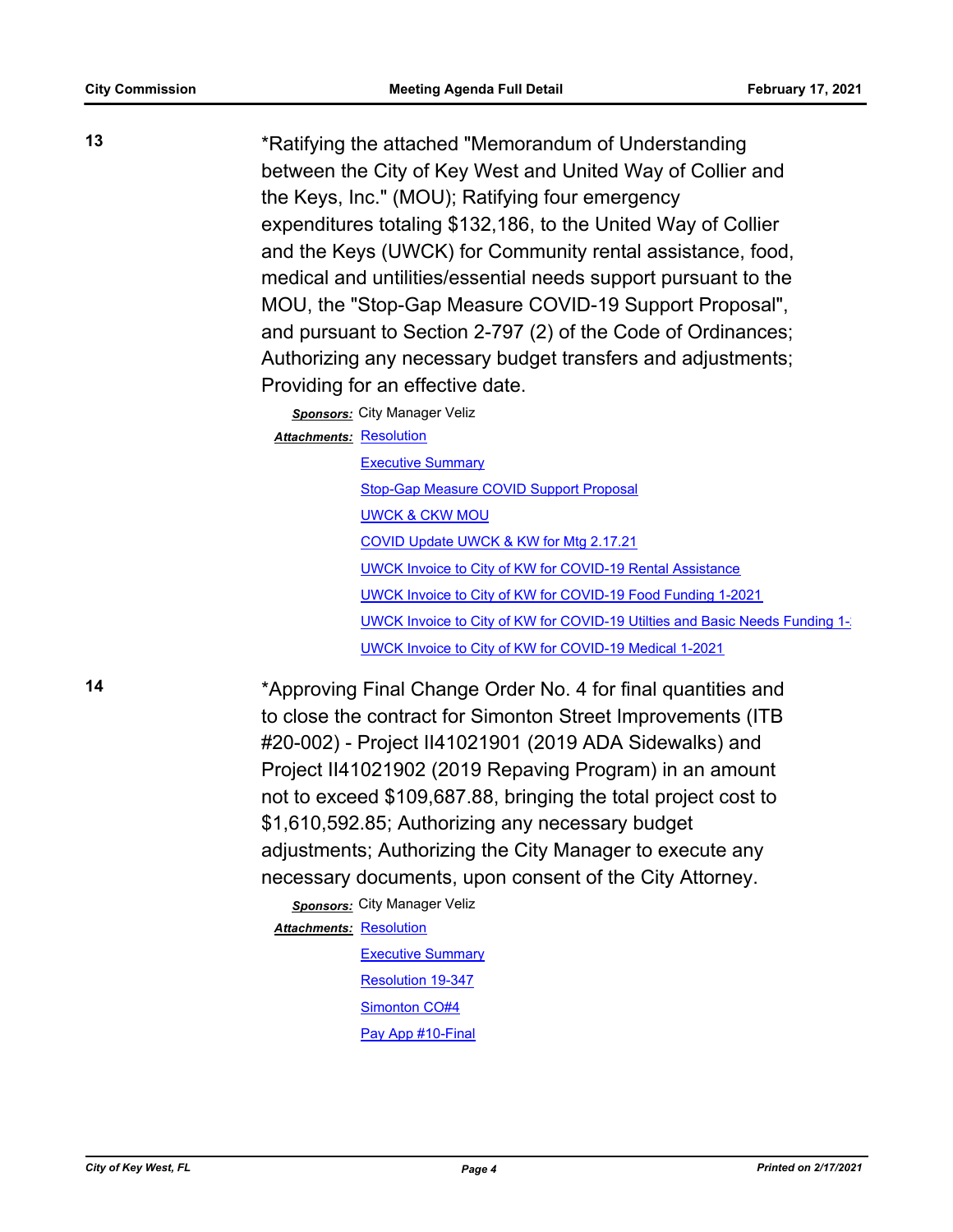**15** \*Approving the attached "Plans Review and Inspection Services Agreement" between the City and All Aspects Inspection Services, LLC for building permit plans review and inspection services; Approving any necessary budget transfers or adjustments. *Sponsors:* City Manager Veliz Attachments: [Resolution](http://KeyWest.legistar.com/gateway.aspx?M=F&ID=45bda6e2-9e17-47e5-b471-87a71455f6e2.pdf) **[Executive Summary](http://KeyWest.legistar.com/gateway.aspx?M=F&ID=f35037de-81bb-4627-a7c7-b1c090211841.pdf) [Agreement](http://KeyWest.legistar.com/gateway.aspx?M=F&ID=c6def41f-0cda-4a7e-811f-003ea119841a.pdf)** 

[Resolution 21-010](http://KeyWest.legistar.com/gateway.aspx?M=F&ID=3f9fa357-c803-46a3-92b9-0f320c455b06.pdf)

**16** \*Approving the attached "Public Transportation Grant Agreement" (PTGA) between the Florida Department of Transportation (FDOT) and the City of Key West for State Fiscal Year (SFY) 2021 Section 5311 Rural operations Funds for the fixed bus route services in the City for Key West (Contract G1T47/Financial Project #434896-2-84-01) in a reimbursement amount of up to \$493,090.00 in operating assistance (50% of total project cost of \$986,180.00).

> *Sponsors:* City Manager Veliz **Attachments: [Resolution](http://KeyWest.legistar.com/gateway.aspx?M=F&ID=ecbc9a9f-e9a0-4807-a6a5-2ccf0433de58.pdf) [Executive Summary](http://KeyWest.legistar.com/gateway.aspx?M=F&ID=d33c2d1b-473a-4a99-a8e8-1ad55db7b6a3.pdf)** [Public Transportation Grant Agreement](http://KeyWest.legistar.com/gateway.aspx?M=F&ID=743e526e-c2e5-40f2-9364-66ef050c5d97.pdf) [Resolution 19-334](http://KeyWest.legistar.com/gateway.aspx?M=F&ID=efe43d72-078d-4cd5-9b59-ffb1bd32beb0.pdf)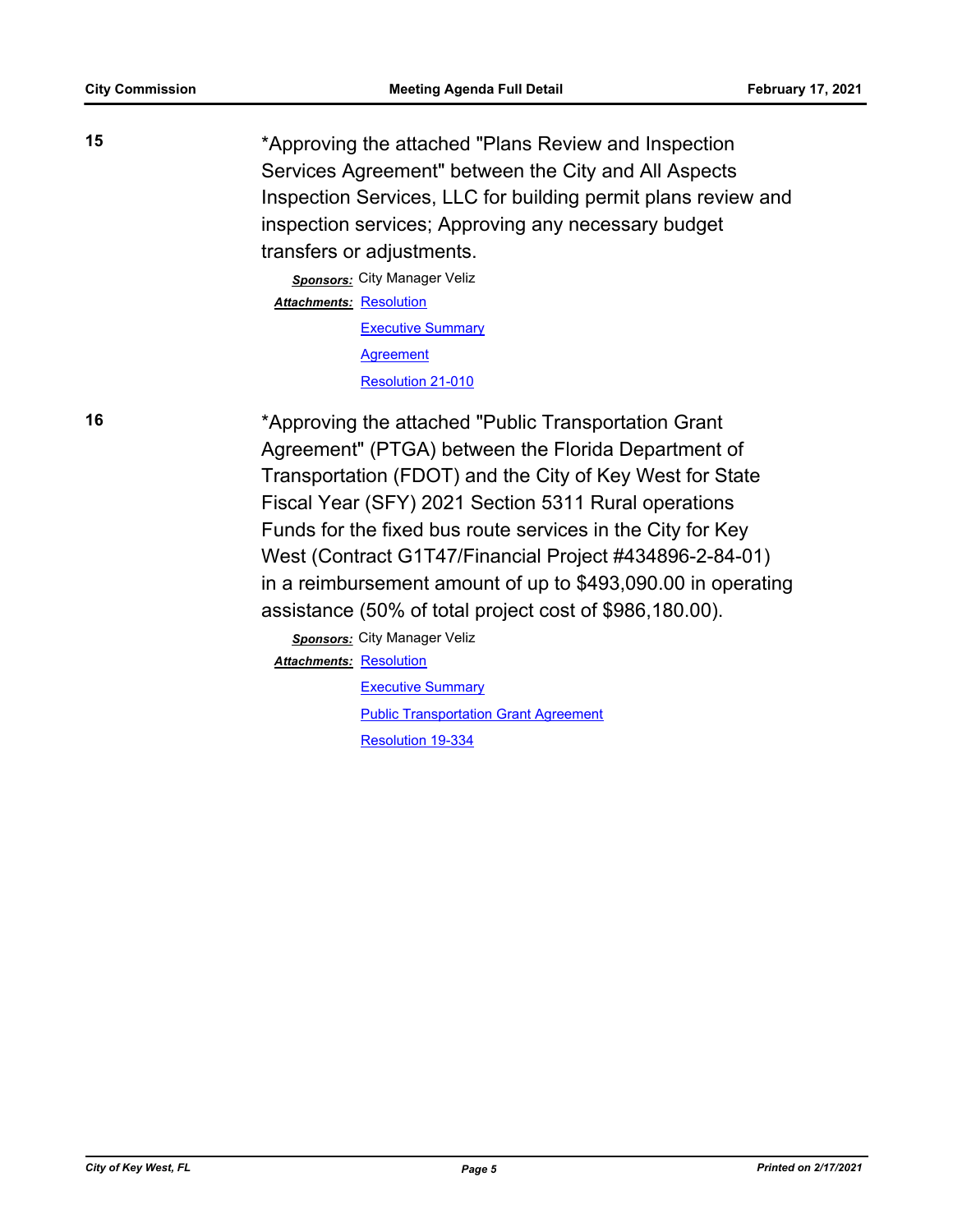**17** \*Approving a one-year extension of each of the following Event Agreements: Goombay Festival (Bahama Village Community Coalition, Resolution 19-045), Annual Power Boat Championship Race (Race World Offshore, LLC, Resolution 19-188), Key West Amphitheater Venue Management Services (Rams Head Promotion of Key West, LLC, Resolution 19-237); Authorizing the City Manager to execute any necessary documents upon consent of the City Attorney; Providing for an effective date.

> *Sponsors:* City Manager Veliz Attachments: [Resolution](http://KeyWest.legistar.com/gateway.aspx?M=F&ID=ad675744-57c4-4731-9301-c9ce7d50545f.pdf) [Executive Summary](http://KeyWest.legistar.com/gateway.aspx?M=F&ID=c04e779c-9134-4552-9ebf-d0942e785d0b.pdf) [Resolution 19-045 Goombay Festival](http://KeyWest.legistar.com/gateway.aspx?M=F&ID=c9633a80-c59e-42a9-bf4b-9828639e6974.pdf) [Resolution 19-188 Annual Power Boat Championship](http://KeyWest.legistar.com/gateway.aspx?M=F&ID=b544118a-a4a8-4454-ac2a-acdec8707bd6.pdf) [Resolution 19-237 Amphitheatre Agreement](http://KeyWest.legistar.com/gateway.aspx?M=F&ID=ae0f6c7a-bdb6-4c58-b298-bf6098de3e9e.pdf)

**18** \*Approving a one-year extension of the "Agreement" between the City of Key West and the Key West Tourist Development Association, Inc. (Fantasy Fest Celebration agreement approved in Resolution no. 16-128) Authorizing the City Manager to negotiate and extend the contract one year, upon advice and consent of the City Attorney; Providing for an effective date.

> *Sponsors:* City Manager Veliz Attachments: [Resolution](http://KeyWest.legistar.com/gateway.aspx?M=F&ID=1d4b6692-da70-4a6e-b2b3-9f1d9f0015a3.pdf) **[Executive Summary](http://KeyWest.legistar.com/gateway.aspx?M=F&ID=eb2249b6-fd49-41c1-85c9-1680ebe1ad20.pdf)** [Resolution 16-128 Fantasy Fest](http://KeyWest.legistar.com/gateway.aspx?M=F&ID=08e4628a-a6e7-494c-8322-b108ec20c788.pdf)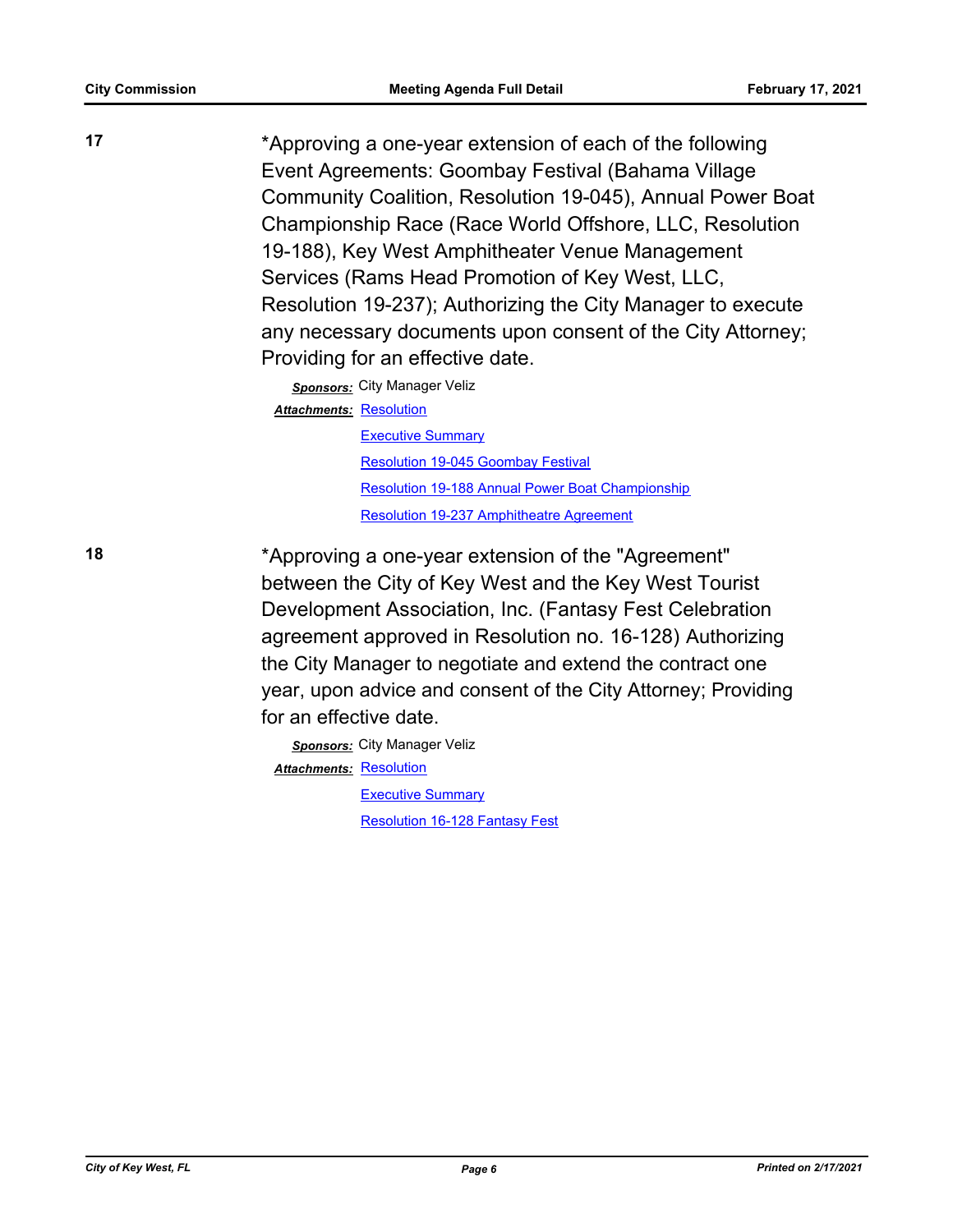## **19 Quasi-Judicial Hearing - Appeal**

Granting/Denying the Appeal of Nancy Paulic, by Affirming/Reversing the determination of the Planning Board rendered in Resolution 2020-44, approving Modification of a Conditional Use Approval at 809-811 Terry Lane.

### *Sponsors:* City Manager Veliz

Attachments: [Resolution](http://KeyWest.legistar.com/gateway.aspx?M=F&ID=04535bfb-ad25-4c17-b97c-acb17862e4f7.pdf)

| <i>nems</i> Resolution                                                         |
|--------------------------------------------------------------------------------|
| Appeal Petronia, Whitehead and Terry Lane                                      |
| Amended - Planning Board Resolution 2020-44 - Passed December 17, 2020         |
| Application For Modification of Conditional Use Approval PB Resolution 2011-05 |
| <b>Planning Board Minutes December 17, 2020</b>                                |
| <b>Staff Report - Planning Board</b>                                           |
| <b>Trash Area Photos</b>                                                       |
| <b>Appeal Letter</b>                                                           |
| <b>Appeal Signatures</b>                                                       |
|                                                                                |

#### *Legislative History*

| 1/20/21 | <b>City Commission</b> | Postponed |
|---------|------------------------|-----------|
| 2/2/21  | <b>City Commission</b> | Postponed |

**ORDINANCES - FIRST READING**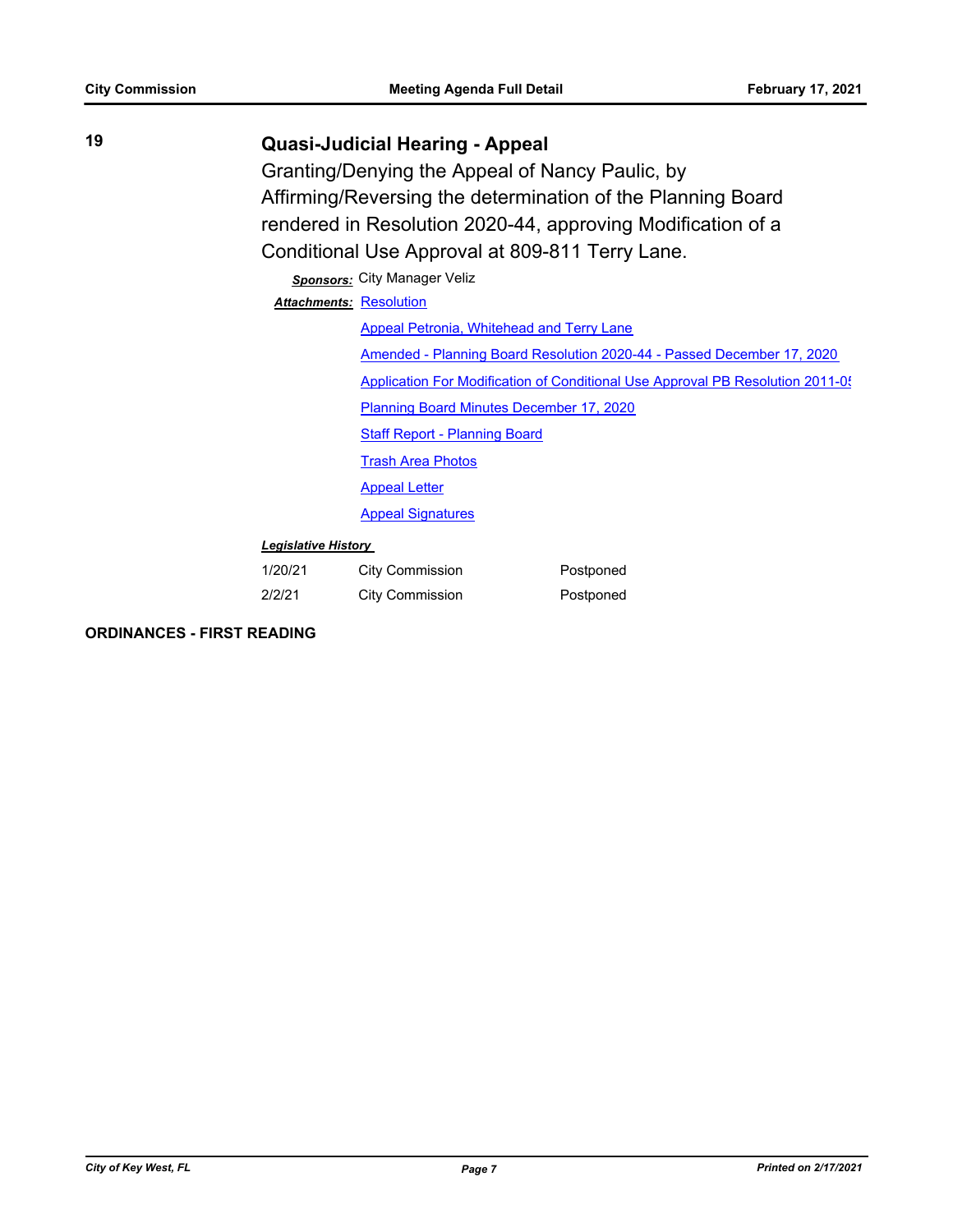**20** An Ordinance of the City Of Key West, Florida, amending Chapter 6 of the Code Of Ordinances, Entitled "Amusements and Entertainment" by amending Section 6-116, to amend definitions; By amending Chapter 18 of the Code Of Ordinances, entitled "Businesses" by amending Section 18-354, Section 18-355, Section 18-359, Section 18-381, Section 18-382, Section 18-383, Section 18-384, Section 18-385, to amend the Chapter to conform with Florida Statutes and add additional safety regulations; By amending Chapter 70 of the Code Of Ordinances, entitled "Traffic and Vehicles" by amending Section 70-1, to amend definitions; By amending Chapter 70 of the Code Of Ordinances, entitled "Traffic And Vehicles" by amending Section 70-119, to amend parking in undesignated area; By adding Article IX, entitled "Electric Bicycle, Motorized Scooters and Micromobility Devices" Section 70-901 to 70-902; Providing for severability; Providing for repeal of inconsistent provisions; Providing for an effective date.

> *Sponsors:* Vice Mayor Kaufman *Attachments:* [Ordinance](http://KeyWest.legistar.com/gateway.aspx?M=F&ID=08425acf-aba9-4b46-9e48-c6d5ee007adb.pdf)

**21** An Ordinance of the City of Key West, Florida, amending Chapter 26 of the Code of Ordinances, entitles "Environment", Article IV, entitles "Sound Control by Amending Section 26-191, "Definitions"; Adding Section 62-5 stating prohibition against blowing debris into storm drains; Providing for severability; Providing for inclusion in the Code; Providing for repeal of insistent provisions; Providing for an effective date.

> *Sponsors:* Commissioner Weekley Attachments: [Ordinance](http://KeyWest.legistar.com/gateway.aspx?M=F&ID=1d235c68-6a85-48e3-988d-853d4e516135.pdf) **[Correspondence](http://KeyWest.legistar.com/gateway.aspx?M=F&ID=7f3e3947-bdb3-405d-a5b1-6bf718b772a4.pdf)**

**ORDINANCES - SECOND READING (Public Hearing)**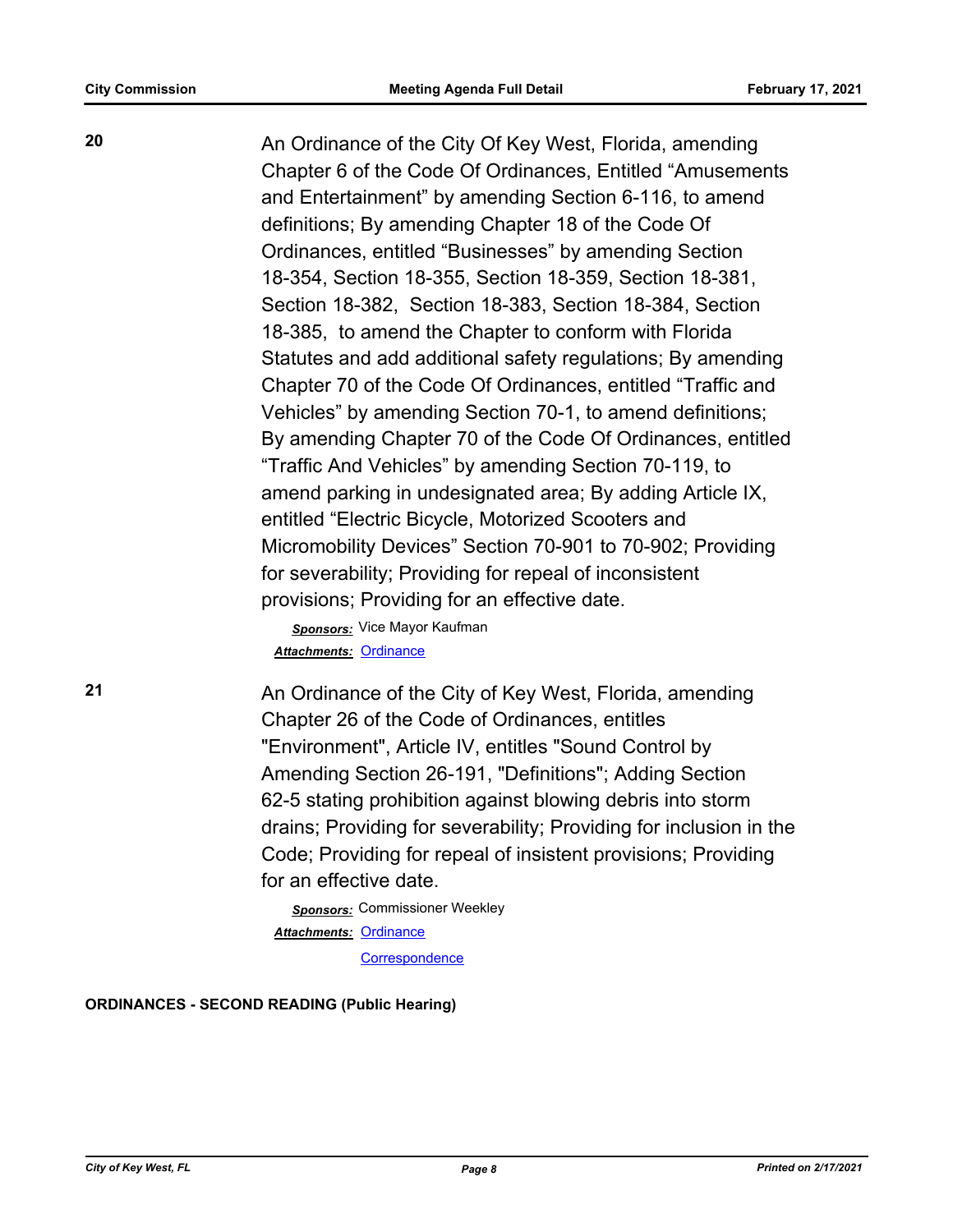**22** An Ordinance of the City of Key West amending Comprehensive Plan Policy 1-1.1.4, entitled "Affordable Housing and Compact Development Incentives," to add a revised FLUM, amending Comprehensive Plan Table 1-1.1.5, to add an additional subdistrict under Historic and Commercial Future Land Use District, and amending Comprehensive Plan Policy 1-1.1.9, entitled "Allowed Uses in Historic Neighborhood Commercial," to add a fifth corridor and a fourth HNC subdistrict to allow for up to 40 dwelling units per acre; Pursuant to Chapter 90, Article VI, Division 3; Providing for repeal of inconsistent provisions; Providing for an effective date; and Providing for the inclusion in the City of Key West Comprehensive Plan.

> *Sponsors:* City Manager Veliz Attachments: [Ordinance](http://KeyWest.legistar.com/gateway.aspx?M=F&ID=793913a0-76ce-4e30-8d91-ca85431856ab.pdf)

> > [Proposed Amended Language](http://KeyWest.legistar.com/gateway.aspx?M=F&ID=293f7c9b-d8bd-4c24-bd94-ee78381676e7.pdf) [Staff Report](http://KeyWest.legistar.com/gateway.aspx?M=F&ID=0c5fd93f-734a-48e7-8f26-7a1d841b8bda.pdf) **[Presentation](http://KeyWest.legistar.com/gateway.aspx?M=F&ID=daef02fe-893b-4a39-af7a-9176396befb1.pdf) [Executive Summary](http://KeyWest.legistar.com/gateway.aspx?M=F&ID=b8a5db17-3552-401a-a767-fecc495f8520.docx)** [Planning Board Resolution 2019-87](http://KeyWest.legistar.com/gateway.aspx?M=F&ID=1896d3fd-9f73-4139-a59e-7a85543caf47.pdf) [Planning Board Resolution 2020-30](http://KeyWest.legistar.com/gateway.aspx?M=F&ID=f1ee726a-c456-457d-8207-865ce6c9fa4e.pdf) [BVRAC Meeting Notes](http://KeyWest.legistar.com/gateway.aspx?M=F&ID=d5643e73-6c7a-4e85-a2bf-e1b840380abf.pdf) [HNC-4 Amendment Presentation](http://KeyWest.legistar.com/gateway.aspx?M=F&ID=080f09bc-5802-466b-af8f-ca5a9e719afe.pdf)

#### *Legislative History*

| 11/21/19 | <b>Planning Board</b>  | Passed                   |
|----------|------------------------|--------------------------|
| 1/7/20   | <b>City Commission</b> | Passed to Second Reading |
| 5/5/20   | <b>City Commission</b> | Postponed                |
| 5/19/20  | <b>City Commission</b> | Withdrawn                |
| 9/17/20  | Planning Board         | Approved                 |
| 10/20/20 | <b>City Commission</b> | Postponed                |
| 11/4/20  | <b>City Commission</b> | Postponed                |
| 11/17/20 | <b>City Commission</b> | Postponed                |
| 12/2/20  | <b>City Commission</b> | Postponed                |
| 1/5/21   | <b>City Commission</b> | Postponed                |
| 2/2/21   | <b>City Commission</b> | Postponed                |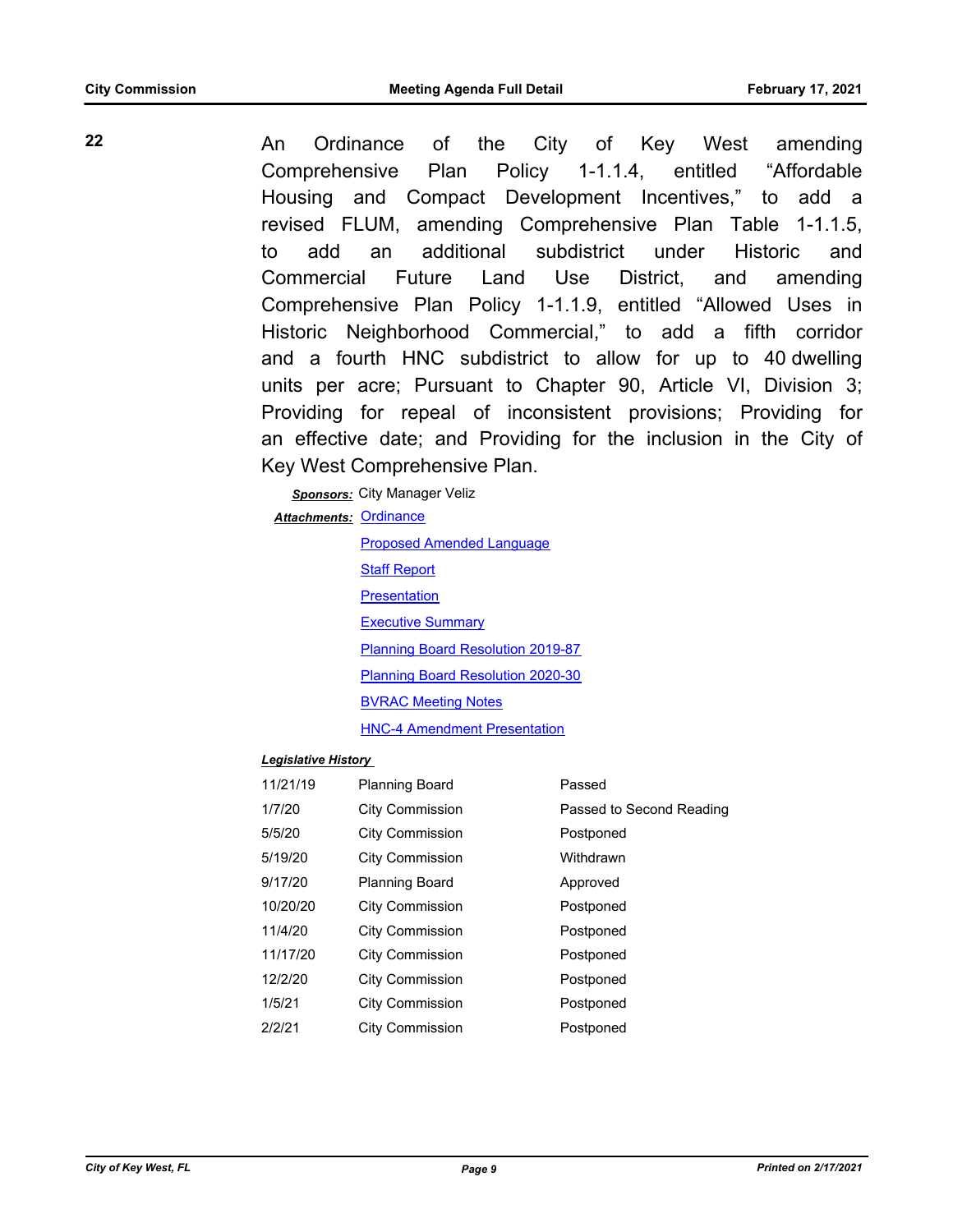**23** An Ordinance of the City of Key West amending Chapter 122 of the Land Development Regulations, entitled "Zoning," Article IV, entitled "Districts," Division 8 entitled "Historic Neighborhood Commercial Districts," to create a new zoning district entitled the "Historic Neighborhood Commercial District Bahama Village Truman Waterfront" (HNC-4), providing amendments to Section 122-92, entitled "Future Land Use Map Designations and Zoning Districts," Section 122-1111, entitled "Table of Land Use by Districts," Section 122-1112, entitled "Table of Permitted and Conditional Commercial Retail Uses by Districts," and Section 122-1151, entitled "Size and Dimension," Providing for intent, permitted uses, conditional uses, prohibited uses, and dimensional requirements; Providing for residential density of up to 40 units per acre; Pursuant to Chapter 90, Article VI, Division 2; Providing for severability; Providing for repeal of inconsistent provisions; Providing for an effective date.

> *Sponsors:* City Manager Veliz Attachments: [Ordinance](http://KeyWest.legistar.com/gateway.aspx?M=F&ID=26893001-fd0f-4c0c-afd1-b4f08c9ce313.pdf)

> > [Proposed Amended Language](http://KeyWest.legistar.com/gateway.aspx?M=F&ID=da0e6ab9-720f-4178-86e5-4b58feea71d9.pdf) **[Staff Report](http://KeyWest.legistar.com/gateway.aspx?M=F&ID=01b4d440-9cfc-49ab-b091-55e0f03647b5.pdf) [Presentation](http://KeyWest.legistar.com/gateway.aspx?M=F&ID=1468ed3f-dc32-497d-a10c-de85009e909c.pdf)** [Executive Summary](http://KeyWest.legistar.com/gateway.aspx?M=F&ID=e5c5fa3d-0867-458a-911a-86d39f8ef7ed.pdf) [Planning Board Resolution 2020-31](http://KeyWest.legistar.com/gateway.aspx?M=F&ID=39a38629-f02b-4b91-994e-ffe77a7c3d22.pdf) [\\*Large File\\* Planning Board Resolution 2019-88](http://KeyWest.legistar.com/gateway.aspx?M=F&ID=652a1b52-bb46-4d07-954f-1450ca784d82.pdf) [BVRAC Meeting Notes](http://KeyWest.legistar.com/gateway.aspx?M=F&ID=1758e735-e4c0-47b2-9912-a14364ef9dd1.pdf) [HNC-4 Amendment Presentation](http://KeyWest.legistar.com/gateway.aspx?M=F&ID=a931cca6-79fe-48d5-a139-e71ae91bee00.pdf)

#### *Legislative History*

| 11/21/19 | <b>Planning Board</b>  | Passed                   |
|----------|------------------------|--------------------------|
| 1/7/20   | <b>City Commission</b> | Passed to Second Reading |
| 5/5/20   | <b>City Commission</b> | Postponed                |
| 5/19/20  | <b>City Commission</b> | Withdrawn                |
| 9/17/20  | <b>Planning Board</b>  | Approved                 |
| 10/20/20 | <b>City Commission</b> | Postponed                |
| 11/4/20  | <b>City Commission</b> | Postponed                |
| 11/17/20 | <b>City Commission</b> | Postponed                |
| 12/2/20  | <b>City Commission</b> | Postponed                |
| 1/5/21   | <b>City Commission</b> | Postponed                |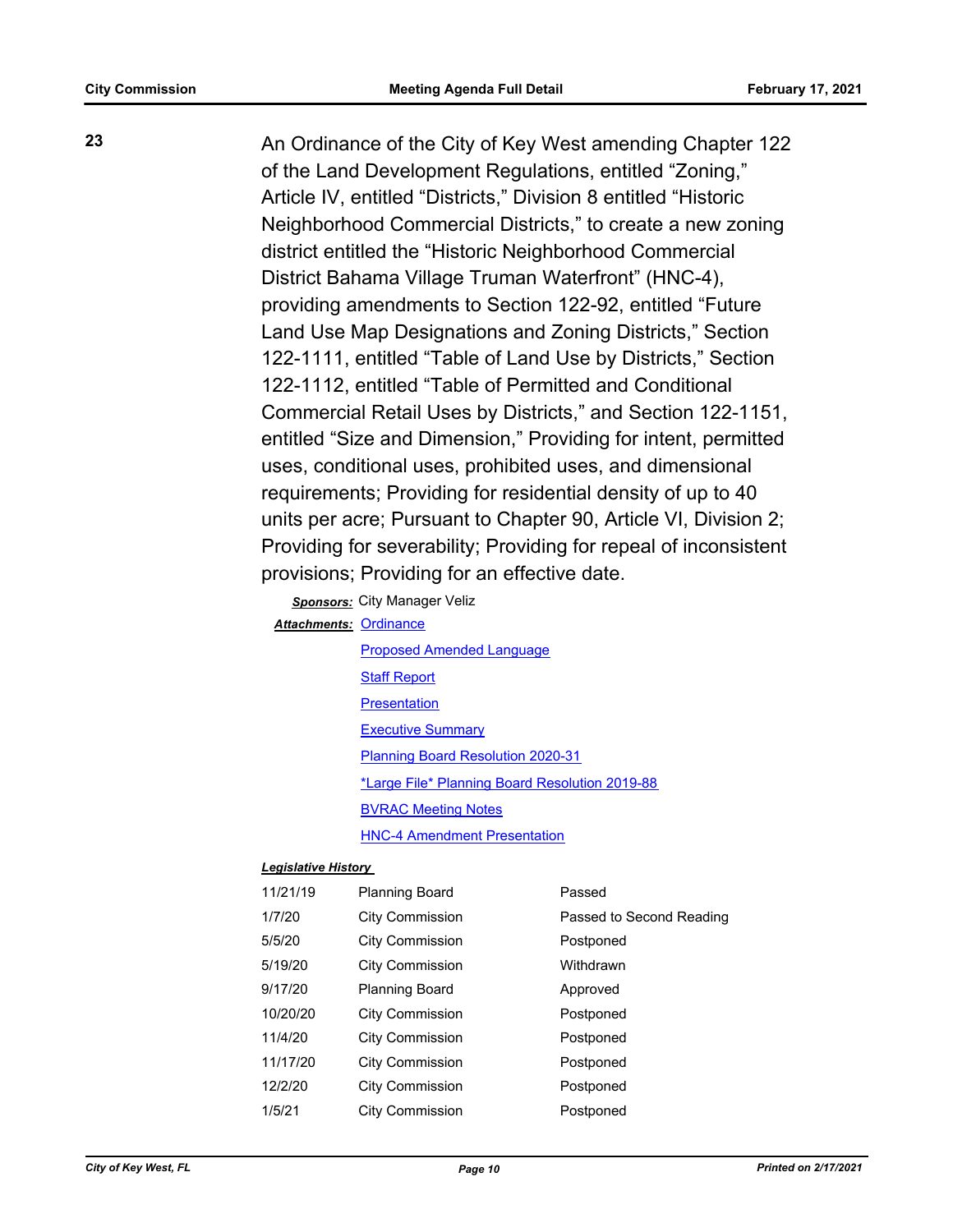|                   | 2/2/21                                                                                                                                                                                                                                                                                                                                                                                                                                                                      | <b>City Commission</b>                                                                                                                                                                                                                                                                                                                                                                                                                                                                     | Postponed                                         |  |
|-------------------|-----------------------------------------------------------------------------------------------------------------------------------------------------------------------------------------------------------------------------------------------------------------------------------------------------------------------------------------------------------------------------------------------------------------------------------------------------------------------------|--------------------------------------------------------------------------------------------------------------------------------------------------------------------------------------------------------------------------------------------------------------------------------------------------------------------------------------------------------------------------------------------------------------------------------------------------------------------------------------------|---------------------------------------------------|--|
| 24                |                                                                                                                                                                                                                                                                                                                                                                                                                                                                             | An Ordinance of the City of Key West, Florida, amending<br>Chapter 86 of the Code of Ordinances entitles "General<br>Provisions" by amending Section 86-9 to amend the<br>definition of affordable housing (very low income); Providing<br>for severability; Providing for repeal of inconsistent<br>provisions; Providing for an effective date.<br><b>Sponsors:</b> Vice Mayor Kaufman<br><b>Attachments: Ordinance</b><br><b>Executive Summary</b><br><b>Staff Report</b><br>Resolution |                                                   |  |
|                   | <b>Legislative History</b>                                                                                                                                                                                                                                                                                                                                                                                                                                                  |                                                                                                                                                                                                                                                                                                                                                                                                                                                                                            |                                                   |  |
|                   | 11/19/20<br>1/5/21<br>2/2/21                                                                                                                                                                                                                                                                                                                                                                                                                                                | <b>Planning Board</b><br><b>City Commission</b><br><b>City Commission</b>                                                                                                                                                                                                                                                                                                                                                                                                                  | Approved<br>Postponed<br>Passed to Second Reading |  |
| 25                | An Ordinance of the City of Key West, Florida, amending<br>Chapter 122 of the Code of Ordinances entitles "Zoning" by<br>amending Section 122-1466 by adding the definition of<br>affordable housing (very low income); Providing for<br>severability; Providing for repeal of inconsistent provisions;<br>Providing for an effective date.<br><b>Attachments: Ordinance</b><br><b>Staff Report</b><br><b>Executive Summary</b><br>Resolution<br><b>Legislative History</b> |                                                                                                                                                                                                                                                                                                                                                                                                                                                                                            |                                                   |  |
|                   |                                                                                                                                                                                                                                                                                                                                                                                                                                                                             |                                                                                                                                                                                                                                                                                                                                                                                                                                                                                            |                                                   |  |
|                   | 11/19/20<br>1/5/21<br>2/2/21                                                                                                                                                                                                                                                                                                                                                                                                                                                | <b>Planning Board</b><br><b>City Commission</b><br><b>City Commission</b>                                                                                                                                                                                                                                                                                                                                                                                                                  | Approved<br>Postponed<br>Passed to Second Reading |  |
| <b>DISCUSSION</b> |                                                                                                                                                                                                                                                                                                                                                                                                                                                                             |                                                                                                                                                                                                                                                                                                                                                                                                                                                                                            |                                                   |  |
| 26                |                                                                                                                                                                                                                                                                                                                                                                                                                                                                             | <b>Affordable Housing Update</b>                                                                                                                                                                                                                                                                                                                                                                                                                                                           |                                                   |  |
|                   |                                                                                                                                                                                                                                                                                                                                                                                                                                                                             | Sponsors: Vice Mayor Kaufman                                                                                                                                                                                                                                                                                                                                                                                                                                                               |                                                   |  |
|                   |                                                                                                                                                                                                                                                                                                                                                                                                                                                                             |                                                                                                                                                                                                                                                                                                                                                                                                                                                                                            |                                                   |  |